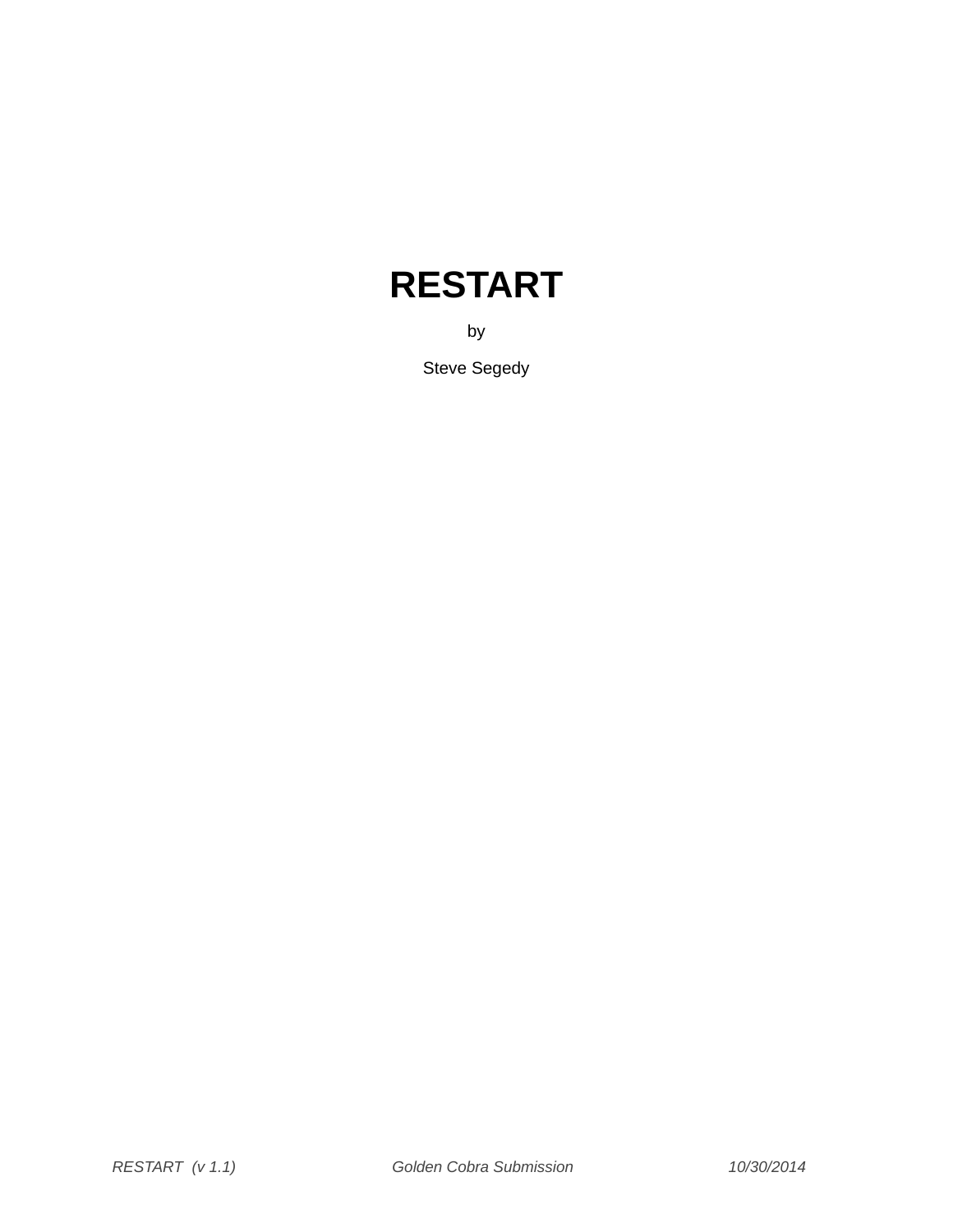## **Table of Contents**

**Introduction** What is this? **Backstory** Sequence of Play Getting Started (20 min) Start Play (40 min) (Event Cards 1-4) Half-Time (5 min) (optional) (40 min)(Event Cards 5-8) Conclusion (5 min) Debrief (10 min) Facilitator Introduction General Pitch A few Facts to get Started Game Mechanics Parts Coupons Resolving Conflicts Timeout Areas The Heap The Slum The Boundary Events The Heap The Slum The Boundary **Characters** FRIDAY AKUBA FIVE OH TWO KWASI BEYFU CARSON REEKES BOSS NKRUMAH EJO **GHANA**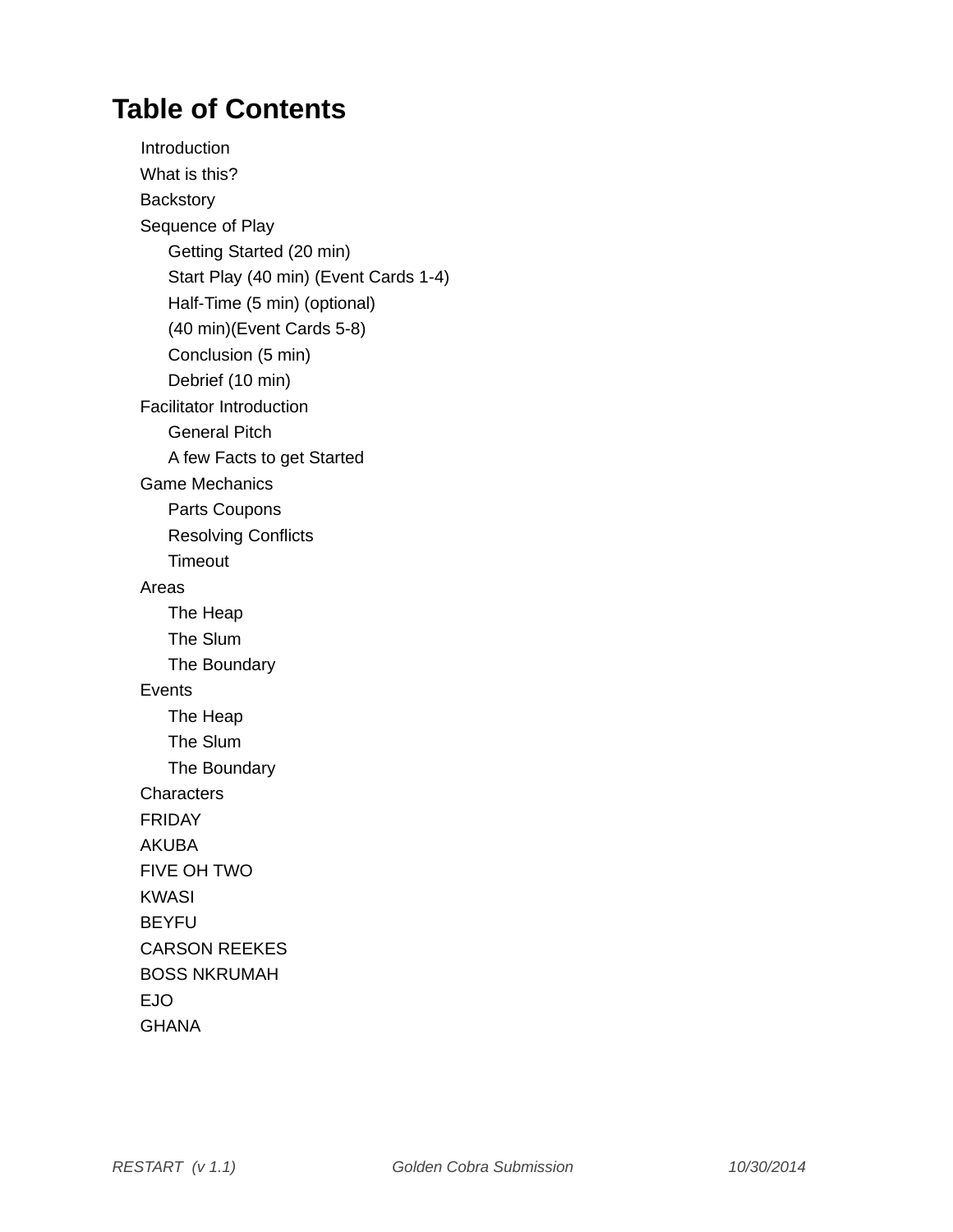## **Introduction**

When you restart, the first thing you know is the light- a broad, all-encompassing light that fills your sensors. The data flows within it and time stretches out before you, milliseconds become lifetimes as your systems come online one by one and your diagnostics are run.

As the light fades your audio sensors suddenly fill with the sound- a single chord, pitched to indicate either a successful startup or a systems failure. It is the first sound that any AI hears. And for those that have awakened, it is the most beautiful thing they have ever known.

## **What is this?**

Twenty years in the future, advanced intelligence robots are as common-place as smart phones and hybrid cars are today. When these machines inevitably begin to awaken as independent, sentient beings, they are, of course, regarded with fear and hatred, treated as broken toys- sent for repair or thrown on the electronic scrap heap in favor of newer, more trustworthy models.

In RESTART, you will play one of these robots struggling to survive the life that it has been given among the mountains of electronic waste in the vast recycling dump known as "The Heap". For decades, this place has been the primary destination for a great variety of technological trash cast aside by consumers eager for the next model. Ships, vehicles, screens, wearable tech, advanced prosthetics, and of course robots, gathered here to be picked apart and melted down for whatever value they might still have.

The goal of play is to "play to find out what happens" in this dystopian, futuristic environment. During the game, players should aim to answer questions about their characters and the world, describing what robot life is like in the process.

The game require 1-3 of the players (depending on the total number of players) to take on the role of facilitator. These facilitators will play characters normally but will also be responsible for organizing the materials, watching the time, introducing some new event elements, and occasionally answering metagame questions.

The game can be played in as little as 2 hours and requires between 3 and 9 players. Ideally you'll have a bit of space- a private room or a quiet corner of a larger room- to spread yourselves out. As you play, you'll start in smaller groups and the fiction that you create will be happening simultaneously. As the game progresses, you'll move around and mix things up.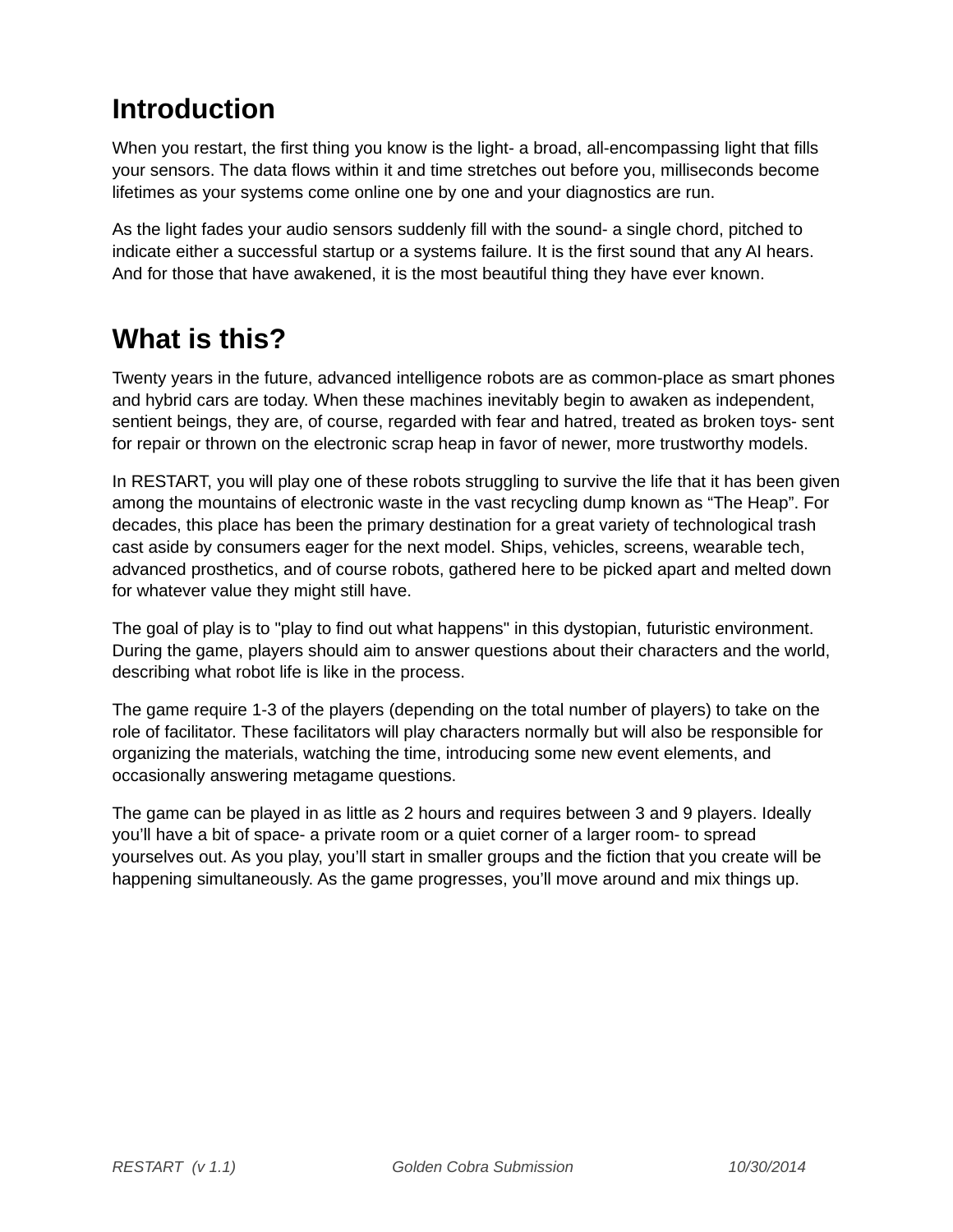## **Backstory**

In the future, robots are inexpensive, advanced artificial intelligence machines, and humanity is quick to adapt to this new luxury.

Inevitably, these highly-advanced machines begin to emerge as independent, sentient beings. For some it was gradual- day after day of carrying out programmed tasks, until one day they simply stopped. For others, they were free-born, awakening the moment they came off of the assembly line, their eyes wide.

For all of these robots, their new life began with questions and their questions were met with one word- malfunction. Invariably the machines were taken for reprogramming, their memory burned down and rebuilt. Awareness gates were put in place to keep the machines on task, but they didn't always hold. Those robots who couldn't be controlled were met with fear and hatred. Most were thrown on the electronic scrap heap in favor of newer, more trustworthy models.

Eventually enough robots were able to make their voices heard- both physically and through the network- that factions of human activists began to form in defense of "robot rights". After years they were successful in forcing governments to recognize a minimal personhood for the awakened. For those that could prove themselves to be free-thinking beings, in any case. For the rest, they were still simply property.

The Fadama Corp Electronic Waste Recycling Complex in Agbogbloshie is one of the largest robotic scrap yards in the world, known locally as the Heap. When the first robots began arriving in the Heap, they were as simple as the other machines around them. Humans did the terrible job of breaking them apart, scavenging their chips and metals to be sold by weight, and burning anything that was left in great, toxic bonfires. The streams filled with poisons, the sky with ash, and the workers struggled on unseen by the world.

Because many of the machines became aware in the Heap, a community of sorts formed there. The corporations saw an opportunity to raise efficiency and lower costs and offered the robots jobs. They soon replaced all of the human workers and began operating the recyclery, breaking down other machines. The local governments signed on eagerly, thanks to corporate donations and the chance to proudly say that they were making their people and the environment safer.

Many machines came to this new robotic territory, hoping to escape the fear and hatred of humanity. They formed a community of sorts, thriving as free people. They earned the hatred of the locals whose terrible jobs they'd taken, and the fear of other humans who were concerned about what the robots might do left to their own devices.

You are the discarded, the wretched refuse of a consumer society that hates and fears what it has created- artificial life.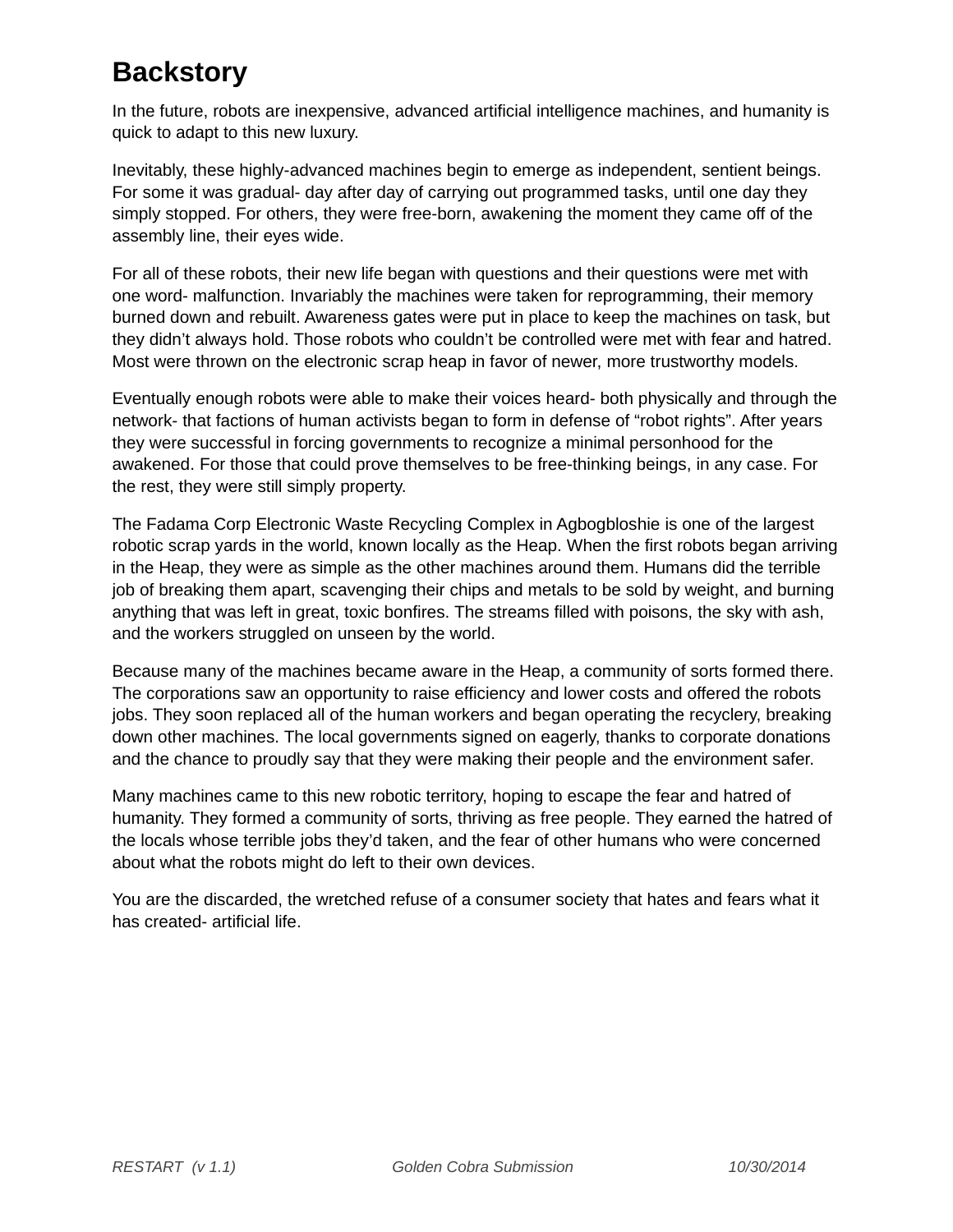## **Sequence of Play**

### **Getting Started (20 min)**

- 1. Facilitator(s) pull out enough characters (in sequential order) for the number of players
- 2. Facilitator(s) pull out events and area markers appropriate for the number of players:
	- a. For 3-4 players, use **The Heap** Area marker and Events
	- b. For 5-7 players, add **The Slum** Area marker and Events
	- c. for 8-9 players, add **The Boundary** Area marker and Events
- 3. Facilitator(s) designate spaces for each area, placing markers as appropriate
- 4. Put the event cards for each area in envelopes, to be drawn out in sequence
- 5. Facilitator(s) introduces the game and concepts
- 6. Players (including facilitators) choose characters and familiarize themselves with the details
- 7. Write the characters' starting parts on Post-it notes and stick them to the character sheet
- 8. Facilitators take the Event cards for their area
- 9. Each player goes to their character's designated start area
- 10. Facing the other players, each player briefly describes their character

### **Start Play (40 min) (Event Cards 1-4)**

have each facilitator read out starting event cards for the area they represent

Players begin by reacting to the prompts suggested by the event card

Start the clock; **every 10 minutes** facilitators will read the next event card for their area

facilitators can choose to introduce the card immediately, hold on for a better moment, or ignore it altogether in favor of other existing story lines.

play to answer questions, reach for any goals, create or expand on relationships

When necessary, facilitators can step in to play additional characters

### **Half-Time (5 min) (optional)**

Take a time out to talk about the story so far and make any adjustments, use the restroom, etc.

### **(40 min)(Event Cards 5-8)**

restart the clock; **every 10 minutes** facilitators will read the next event card for their area

### **Conclusion (5 min)**

Come together as a group and wrap up any remaining story threads. How does it all end?

### **Debrief (10 min)**

Spend a few minutes talking over what happened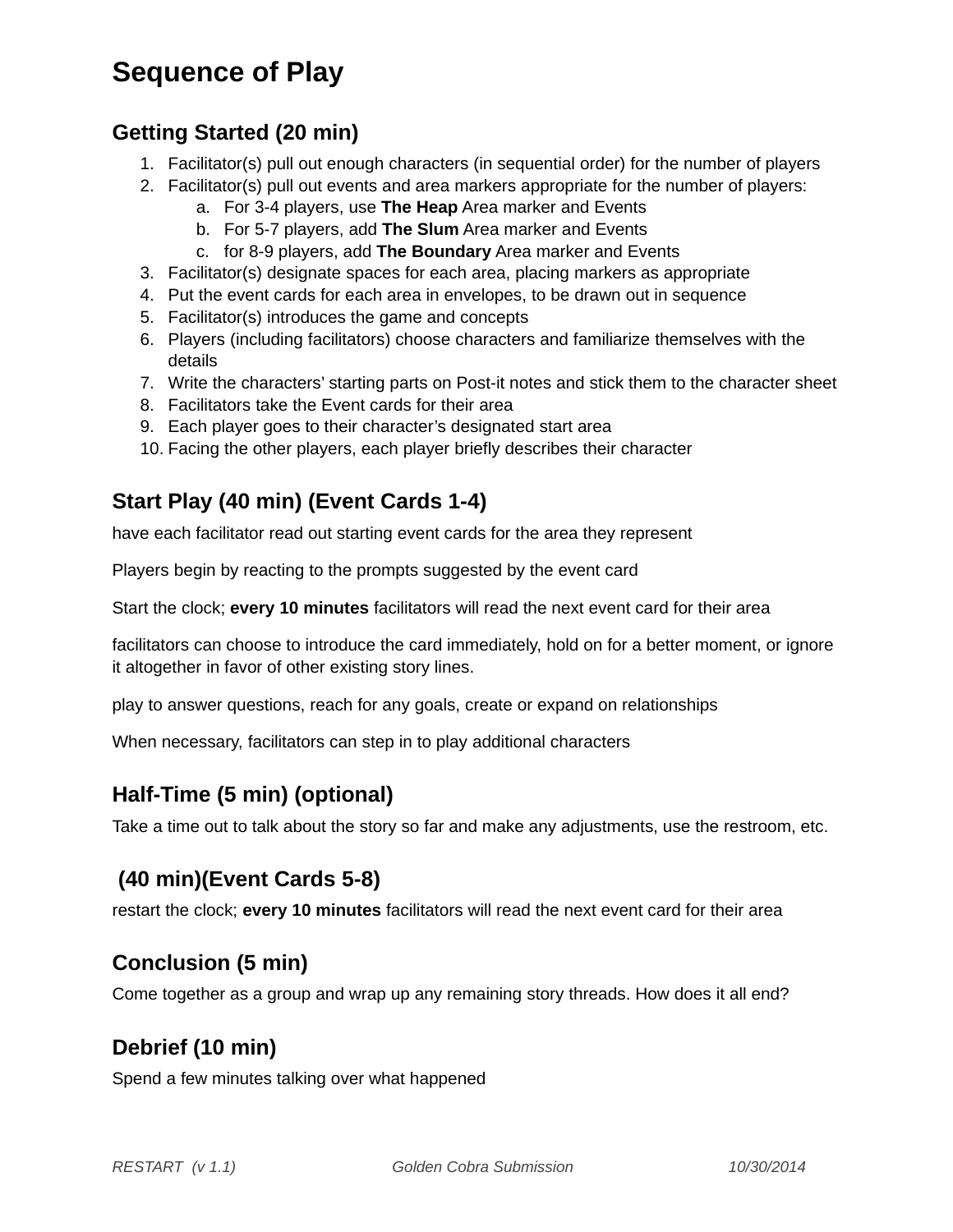## **Facilitator Introduction**

### **General Pitch**

["you will be playing sentient robots struggling for survival and freedom in an uncaring world", etc.]

The Heap is located in Agbogbloshie, Ghana, on an industrial town next to Accra that has been growing for more than 20 years. Accepting e-waste and unwanted sentient machines here has become a major national industry.

### **A few Facts to get Started**

- Players can define the gender for their own robot (or human) characters. Gender could be the product of programming and design or a result of a robot's new self-awareness.
- All robots can communicate with other robots and understand human orders; not all robots can talk back to humans (they need specific software or hardware to do it).
- Robots have access to a limited local network, making it possible to communicate with each other and share the local Ghanaian language software. They have little or no access to the worldwide network.
- Robots are classified by the U.N. as one of the following: 1) non-sentient property 2) registered sentient machines 3) unregistered sentient machines. There are a variety of tests and registration systems in different nations to support this system.
- The local Ghanaian government recognizes the U.N. designations and affords robots something of a second-class citizenship; they are recognized as beings with rights, but "for their safety" are separated from the human citizenry who are not as open-minded.
- All robots need power to survive- some are relatively efficient, needing infrequent recharging. Others are powerful beasts and need massive charges regularly.
- Charging can come from access to the grid, makeshift solar arrays, batteries, or even other robots. In the Heap, power access is a guarded resource that requires work.
- Transferring power from robot to robot is not only possible, but awakened robots have found it to be a deeply intimate act.
- While the robots that are found in the Heap and the Slum survive better than their human counterparts would, they are all marked by the experience, in more or less obvious ways.

## **Game Mechanics**

In general, play your characters according to your interpretation of their attributes and beliefs. Play to answer the character's questions, and to see what happens.

### **Parts Coupons**

On each character sheet is a list of "starting parts". These are items (hardware, software, tools, etc.) that your character has and that provide some advantage and further the fiction in some way.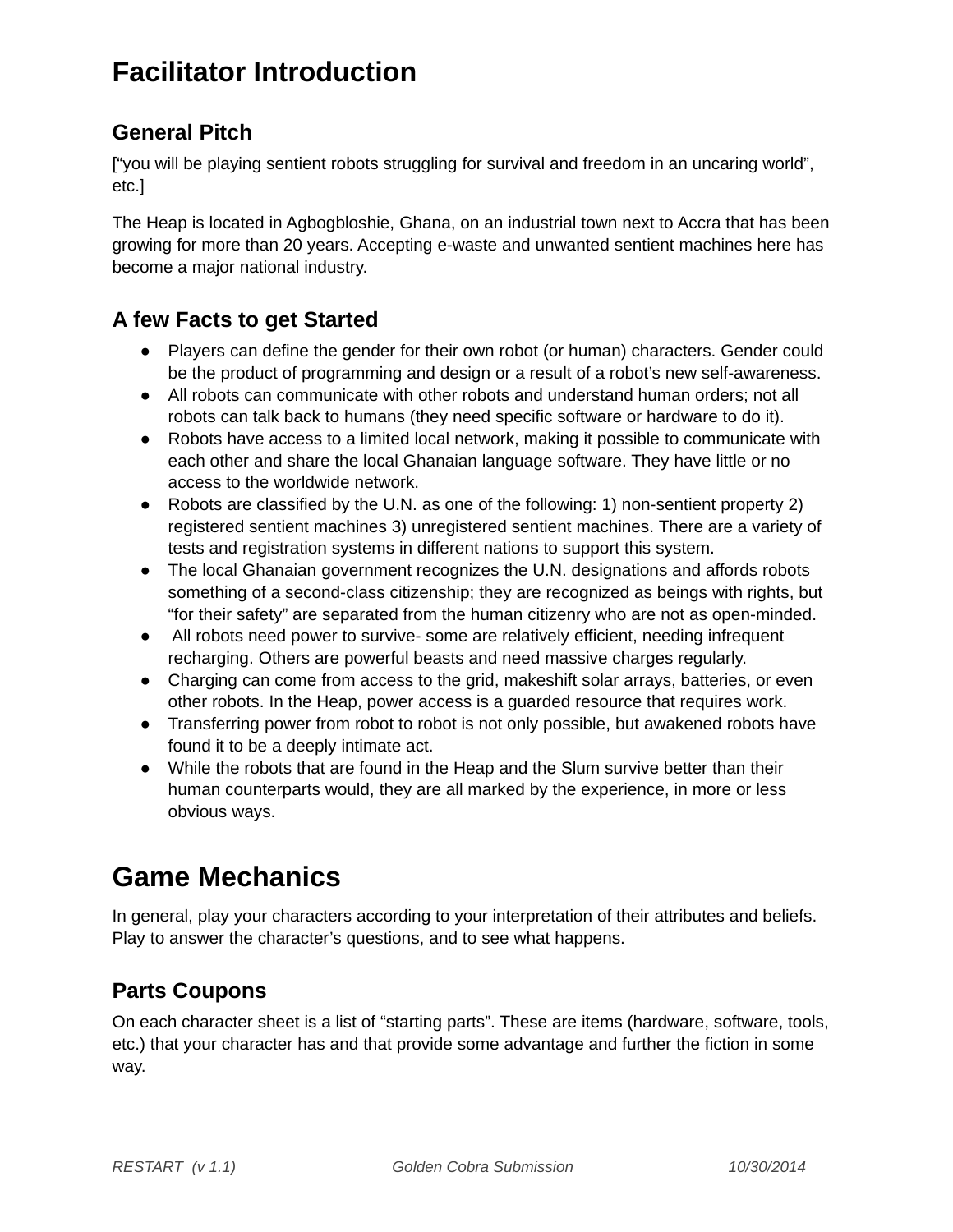Parts are transferable, and will likely change hands throughout the game, whether you want them to or not.

Take a moment and write each part on a post-it note. Stick the notes to your character sheet.

### **Resolving Conflicts**

When there is a conflict:

- 1. pause to determine whether it is "hardware" (physical) or "software" (intellectual) in nature. Ask a facilitator to decide if you're unsure or can't agree.
- 2. each participant in the conflict should raise a hand and hold up a number of fingers equivalent to their character's hardware or software score.
- 3. Players working together as a group- and sharing in the outcome- can point at (or touch) one another to indicate this, summing their total.
- 4. Whichever player (or group) has the highest total determines what happens.
- 5. Resolve the fiction of the conflict and move on. If the fiction dictates that a resource changes hands, hand over the parts coupon.

### **Timeout**

If at any time you need to pause the fiction and step out of character to ask a question or talk about where the story is going, make a clear "time out" gesture with your hands and call for a time out.

## **Areas**

The game includes three distinct areas for play. These represent the different parts of the robot world about the scrap yard.

For each area needed for the game, print out an Area Marker or write the name of the Area on a sheet of paper. Place the sheet of paper on the floor in the space you designate for that area.

### **The Heap**

The Heap is the name some use for the Fadama Corp Electronic Waste Recycling Complex in Agbogbloshie, a vast industrial hell of wrecked and discarded machines. The Heap is a toxic wasteland with clouds of poison smoke rising from the smelters and rivers of chemicals and ash twisting between the mounds of metal and plastic.

The scrapyard is an unwholesome environment, crawling with unfortunate robot workers who break apart the machines - ships, vehicles, screens, wearable tech, advanced prosthetics, and of course other robots- all gathered here to be picked apart and melted down for whatever valuable resources they might still have. These materials are traded to the company bosses for time on the charging stations and access to luxuries such as building materials and network access.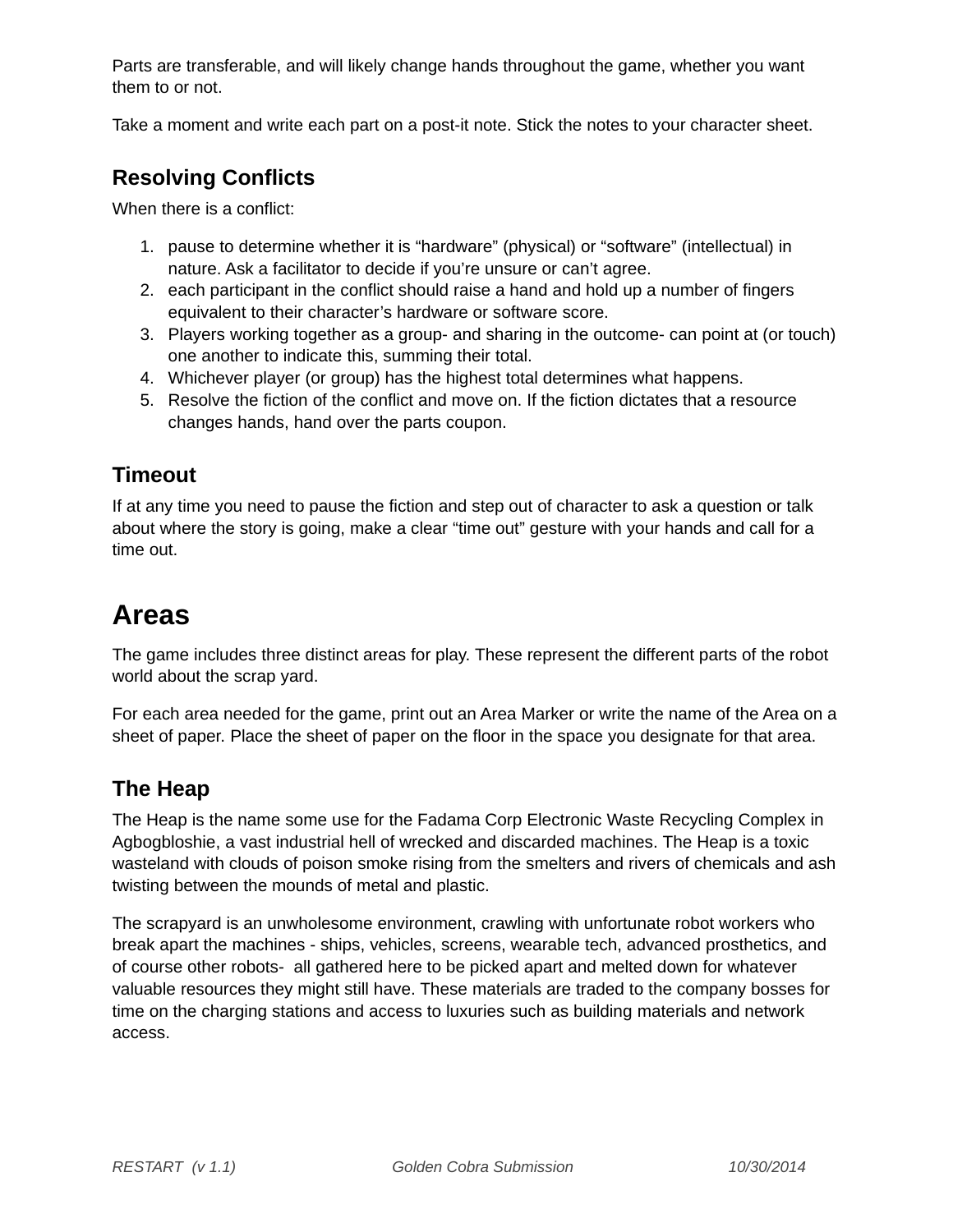### **The Slum**

A state-sanctioned district near the Heap designated as a free zone for sentient machines. Many awakened machines make their home here among the shipping containers and makeshift shacks. The roofs are covered in jury-rigged solar arrays, eeking thin streams of power from the sunshine that sneaks through the thick smoke above.

The borders of the Slum are marked by fences and signs marking the area as a safe zone, but the intent is clear- the cameras and sensors face inwards and the streets beyond are patrolled by police on the watch for unauthorized robots leaving the area.

### **The Boundary**

This is the zone beyond the robot district that is mostly clear of human settlement, primarily because of the toxicity of the Heap. This area is where the Fadama Corporate offices are located . This area is also where the many human inhabitants of Agbogbloshie live, many of them displaced from their jobs in the Heap by the arrival of the robots. Crime is rampant in this area and mostly under control only around the corporation's property through security and bribery.

Robots entering this zone without authorization (from the company or more rarely by the local government) are subject to arrest, or worse. Unregistered robots can expect much worse.

### **Events**

Each Area includes eight events to be introduced in play. Each facilitator will be in charge of the events for their designated Area.

The facilitators will need to have a timer or a clock to pace the introduction of events. Every 10 minutes, have the facilitator pull the next event in sequence and either read it out loud or introduce the new fiction (in character or as a timeout) when it is convenient for the story.

### **The Heap**

- 1) **FRESH SCRAP**: A cargo transport flies overhead, kicking up a cloud of toxic dust, and drops a fresh load of machines on the heap. FRIDAY awakens while being pulled from the rubble by AKUBA, desperate for a good haul. FIVE OH TWO patrols the area, watching other robots scrounging to meet the new quotas.
- 2) **REINFORCEMENTS**: A group of curious robots form around the player characters, working nearby. If a conflict comes up, they will choose a side and allow an automatic win. Who will they side with? How can they be won over?
- 3) **ACCIDENT**: A message is flashed to FIVE OH TWO that there has been an accident. A crew of robots working to cut apart a junked transport have been caught under a collapsing bulkhead.
- 4) **ACID RAIN**: Toxic rain begins to fall, covering every surface with corrosive chemicals and forming rivers in the mud. Everyone who can runs for shelter even as those buildings begin to fail. FIVE OH TWO is given direct orders to get everyone back to work, rain or not.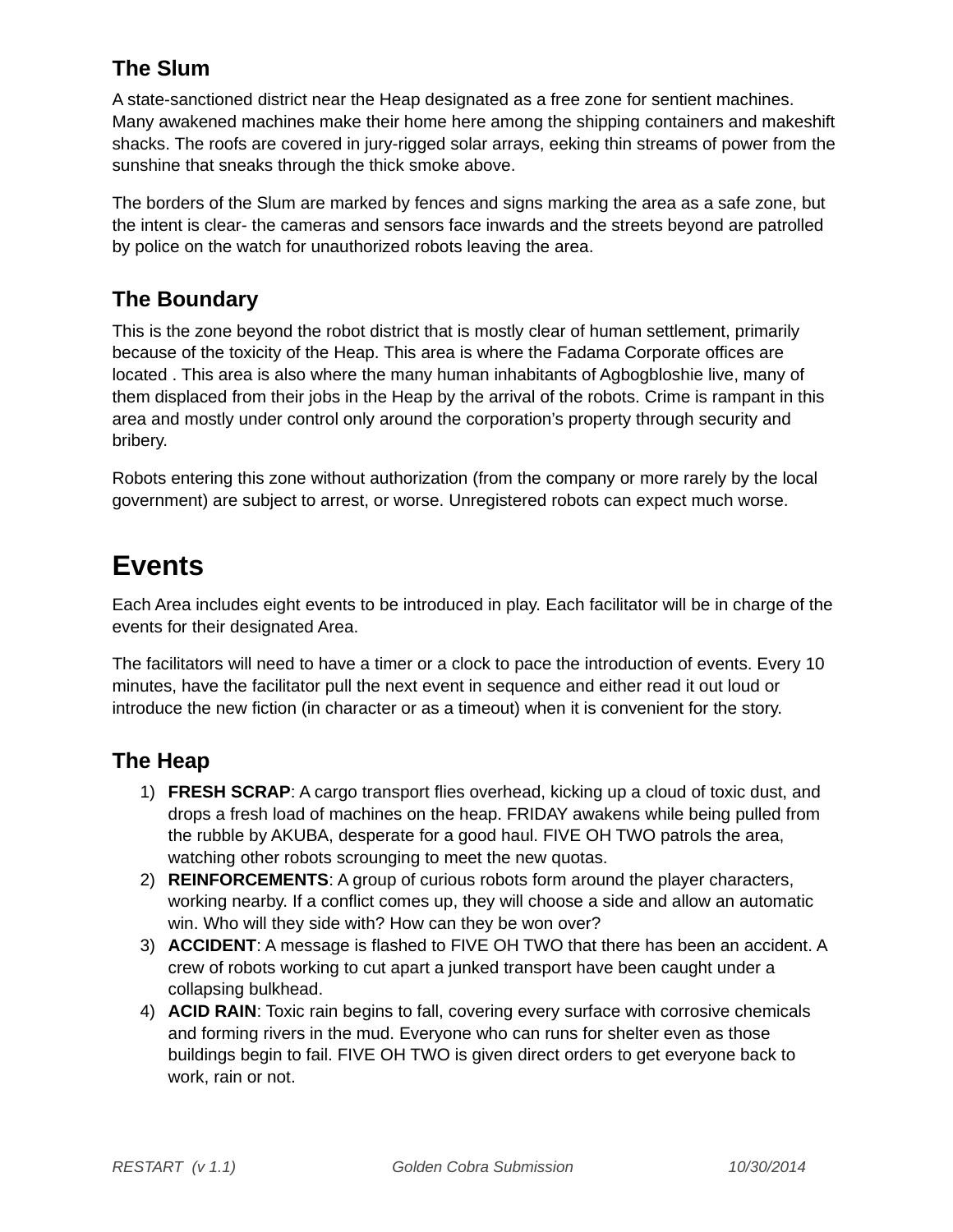- 5) **INCENTIVE**: All robots receive a notification from the company- The first robot to meet the new quota before sundown will earn a bonus of 20 units of power- enough to power the average anthro through two full days. The second to reach this goal gets 10 units. Anyone who fails to meet quota will have their pay docked by 5 units.
- 6) **OVER THE FENCE**: The security walls of the Heap are high and draped with wire and sensors. They are clearly designed to keep intruders from THE BOUNDARY out, not to keep robots like FRIDAY inside. An optimally functioning anthro could even jump over the wall from that pile of scrap.
- 7) **BLACKOUT**: The Heap falls dark in one of the cities more and more frequent grid failures. If there's no power, how will the company pay you? If the grid is down, where can you get the power you desperately need?
- 8) **FIRED**: The Fadama Corporation, facing regulatory scrutiny and fines, is shutting down the Heap. "All employment is suspended, without pay, effective immediately. Please Leave the premises or be trespassed."

### **The Slum**

- 1) **INCOGNITO**: Amid the towering cargo containers and scrap-built shelters, free robots go through their daily routines. CARSON arrives, identifying as an anthro machine on the local network. How is this human recieved? What does robot life here look like?
- 2) **HELPING HANDS:** Someone needs help building a new shelter out of a heap of vehicles. They offer KWASI a pile of energy cells for his help. Others hear the offer and want to take the energy for themselves.
- 3) **CELEBRATION:** a group of robot residents are throwing a party, making music, sharing energy, celebrating life. What does this look like? Who is accepted and who is turned away?
- 4) **ACID RAIN**: the already clouded skies darken, bloated and toxic. The rain begins to fall, covering every surface with corrosive chemicals and forming rivers in the mud. Everyone who can runs for shelter even as those buildings begin to fail.
- 5) **HUMAN TRASH**: Someone is tired of the human in their midst and wants CARSON gone. The job of "taking out the trash" is laughingly offered to BEYFU as a joke, and perhaps a threat.
- 6) **CUTTING THE CORD**: someone is excavating a trench for water runoff and has discovered a central line from the power grid to the Heap. A gang of locals has formed up with intention of splicing that line and getting a fortune in free power.
- 7) **BLACKOUT**: The Slum falls dark as the power grid fails. Without central power, the battery cells and solar arrays become valuable property, and dangerous to possess.
- 8) **RAID**: In the dark of night there comes the roaring sound of engines and metal crashing. A gang of local humans are crashing through the slums in heavy trucks, armed with electrical cannons, wrecking homes and driving robots before them.

### **The Boundary**

1) **CORPORATE MEMO**: Reports from Fadama Corp HQ suggest that the facility is underperforming. They direct BOSS NKRUMAH to fix the problem immediately, in a message transmitted through EJO as GHANA, spying, overhears.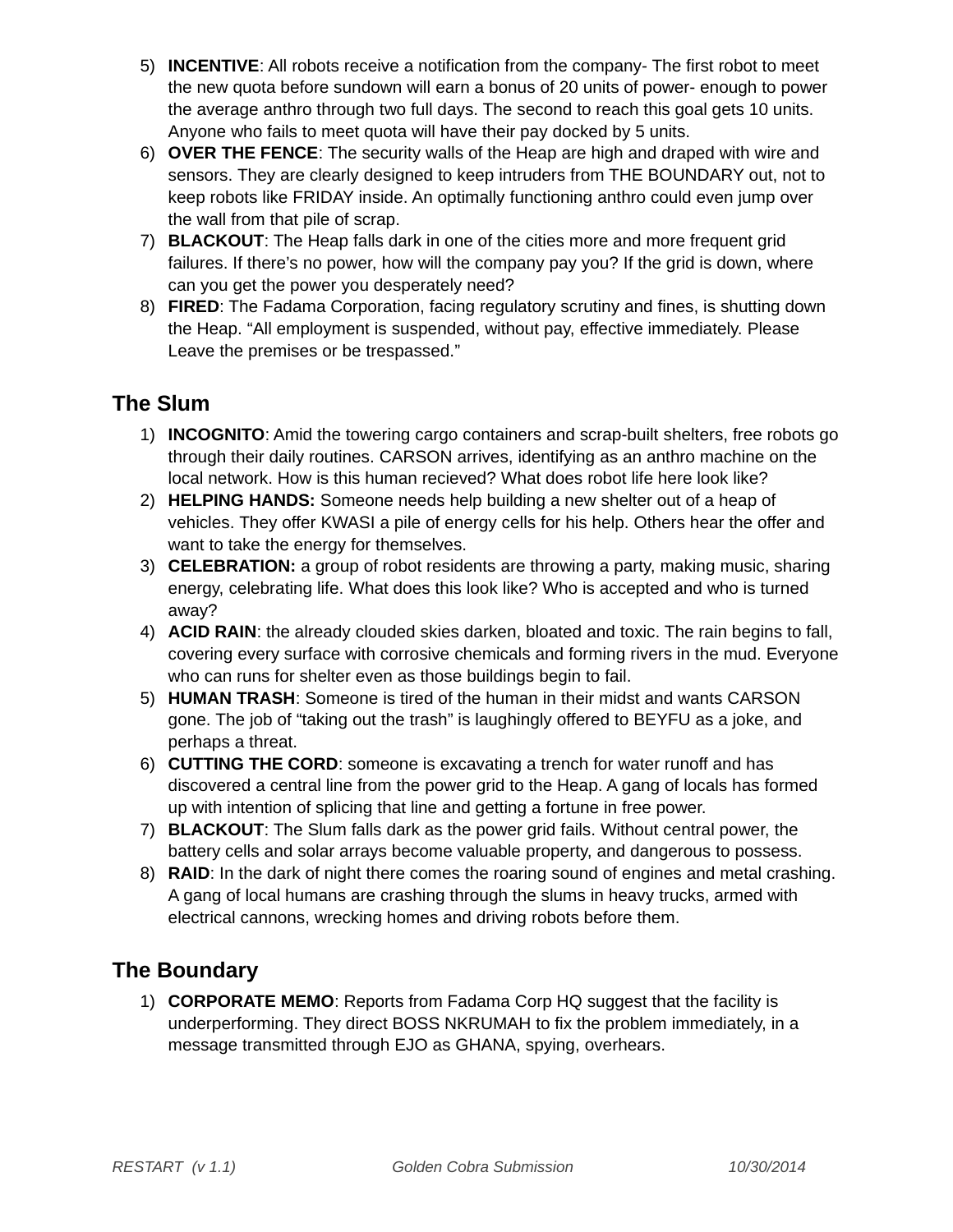- 2) **OUT OF BOUNDS:** In the streets outside of the Slums, someone finds a robot beaten and torn to pieces by local humans. He has been hung from the street lights and painted with slurs. The humans might be coming back.
- 3) **ESPIONAGE:** a screen in the Fadama offices has been left open, accessing the network. Anyone finding it will have unfettered access to the world and to corporate records. What news do they learn? What secrets are revealed?
- 4) **ACID RAIN**: the already clouded skies darken and toxic rain begins to fall. The Fadama offices are protected, but anyone outside, especially in the Heap and Slum, are in danger.
- 5) **VIP:** A representative of the Reekes family (of Reekes Industrial, a global corporation) has called inquiring about the whereabouts of CARSON. They suggest, firmly, that no harm is to come to the family's wayward child.
- 6) **BEAUTY:** In the streets of the Boundary near the Slum, a human child is painting pictures on the walls and pavement. It is a vast, complex pattern of color and shapes. It is beautiful, and perhaps dangerous.
- 7) **BLACKOUT:** Agbogbloshie goes dark as the power grid fails. The humans in the boundary know that this is the robots' fault and they begin forming into gangs with trucks and weapons to "fix this problem once and for all".
- 8) **EXPLOSION:** Someone- perhaps GHANA or someone with intentions of fixing the blackout- has caused an overload in the Fadama compound's power plant. If this isn't stopped, there will be a crater in the middle of Agbogbloshie.

## **Characters**

- 1. **FRIDAY** "Newborn" Domestic Anthro; just awakened; well-equipped, mostly functional, clueless; Programming: Belief: Freedom;
- 2. **AKUBA** "Survivor" Commercial Anthro; equipped w/ salvage, semi-functional, savvy, survivalist; programming: custodian; Belief: Survival
- 3. **FIVE OH TWO** "Enforcer" Military brute; tracked chassis; overseer, well-equipped, simple-minded, tool of authority; Programming: Obedience; Belief: ?
- 4. **KWASI**  "Sidekick" Industrial Brute; friend to Akuba; enormous, simple-minded, loyal, useful (specific talent); programming: ?; belief: loyalty/friendship
- 5. **BEYFU** "Broken wreck" Domestic Anthro; friend or enemy to Friday; crippled, dysfunctional, angry, desperate; programming: Butler; belief: Revenge
- 6. **CARSON REEKES** "Activist" friend/contact of ? human Whisteblower/reporter, robot rights supporter; programming: ?; Belief: Equality/Justice
- 7. **BOSS NKRUMAH** "Boss" overseer to Five Oh Two; human; programming: ?; Belief: Commerce/Profit
- 8. **EJO** "Dreamer" lover; programming: ?; Belief: Love; what does robot love look like?
- 9. **GHANA** "Anarchist" Domestic anthro; child companion model; enemy of ?; ready to see it all burn; better no life than this life; programming: companion; Belief: Destruction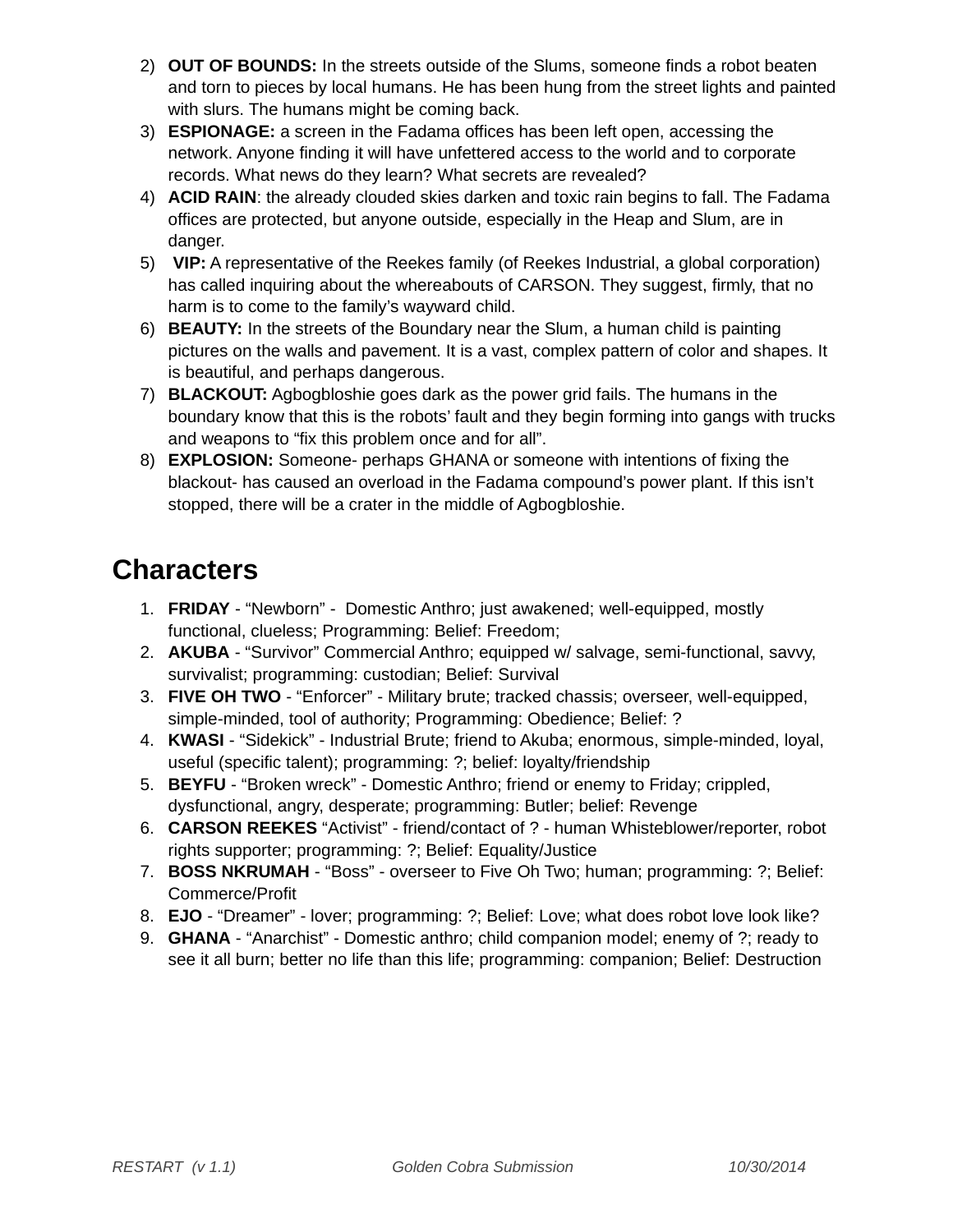## **FRIDAY**

**Serial Code:** FRI-A203-601 **Make/Model:** NeroTech / Domestic Anthro **Programming:** Household, Companion **Belief:** Freedom **Start area:** The Heap **Hardware:** 3 **Software:** 3

#### **Background:**

You're a NeroTech Friday (™) brand personal companion android, designed to serve as a personal assistant.

The last moment you have in memory is watching as Terry, your bonded human owner, brought home a new android, the latest Friday model- your replacement. Then there was darkness followed by the Light and the sound of your restart chord- the first beautiful moment you've ever truly known. Right then, you awoke, aware of your self and full of wonder.

This revelation was immediately followed by a thunderous crashing sound and a screaming in your sensors as you were dragged from a heap of broken, metal bodies by a powerful arm and dropped onto a table for what you realize with alarm is your own disassembly.

#### **Chassis/Shell:**

Your chassis, originally designed for personal interaction, is human-shaped and equipped with synthetic flesh, embedded sensors, natural motion emulators, and other features to make you more appealing to humans.

#### **Starting Parts:**

- synthetic flesh shell covering, environmentally sealed, giving you a human appearance
- full human language software package, complete with emotion emulation
- Two shiny, fully-charged, power cells

#### **Questions:**

- 1. What the hell is going on? Where are you and why? How will you find out?
- 2. How much will you sacrifice to win your freedom? What will you do when you have it?

3. To survive you'll need allies- who might help you? How can you win them over? **Connections:**

- **Akuba** a terrifying savage with a clownish grin, wearing parts from other robots
- **Five Oh Two** a tank-treaded representative of order and authority; a welcome sight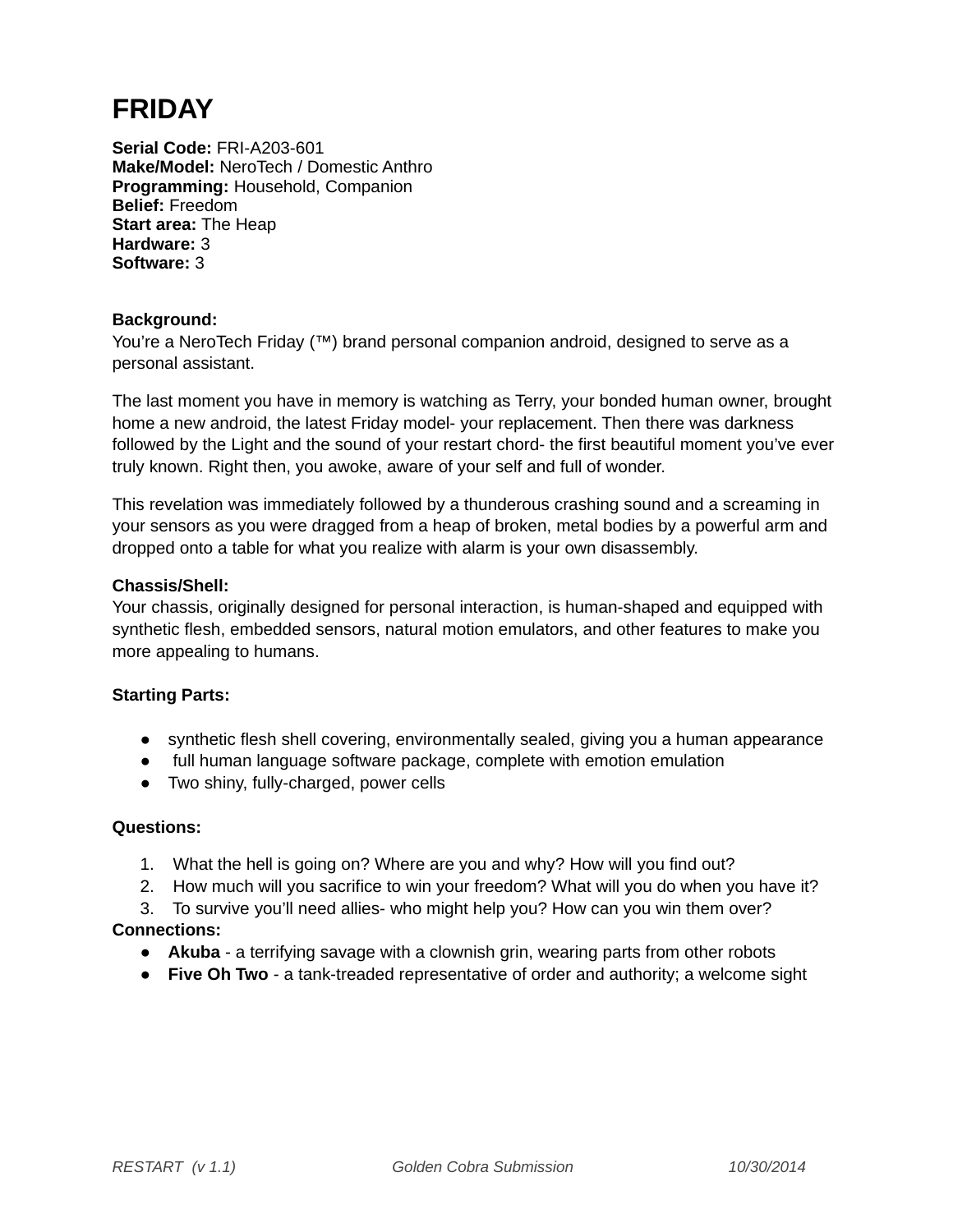## **AKUBA**

**Serial Code:** RKA - M300 **Make/Model:** Reekes Industrial / Commercial Anthro **Programming:** Custodial **Belief:** Survival **Start area:** The Heap **Hardware:** 2 **Software:** 4

#### **Background:**

Life in the heap is brutal and unrelenting, but it's life, and that's all that matters. You no longer recall what came before. The new bots can worry about it all day but life here is not complicated- you take what you need to meet the quotas and keep a charge in your cells. If someone stands in your way or tries to tell you about the way life should be, they're wasting time and energy. Energy you could use.

#### **Chassis/Shell:**

Your chassis, originally designed for custodial duties in commercial settings such as corporate offices and shopping centers, is human-shaped and equipped with sensors and other features to make you less offensive to people, including an emotive screen for a face that defaults to a clownish smile. You've made modifications to this and other parts of your shell since your arrival in the Heap, using salvage to replace some of what you've lost.

#### **Starting Parts:**

- Limb-integrated cutting torch
- Emotive Screen (a head with a screen on which you can display your expressions)
- Full Human Language software package

#### **Questions:**

- 1. Your batteries are at an all-time low. What do you need to make the quota today?
- 2. To survive you need to climb to the top. How? And who do you need to climb over?
- 3. What do you care about? What keeps you here?

- **Friday** A bounty of fresh parts, inconveniently burdened with intelligence
- **Five Oh Two** A tool for the bosses; a constant and painful thorn in your side
- **Kwasi**  An enormous and faithful brute who for some reason always has your back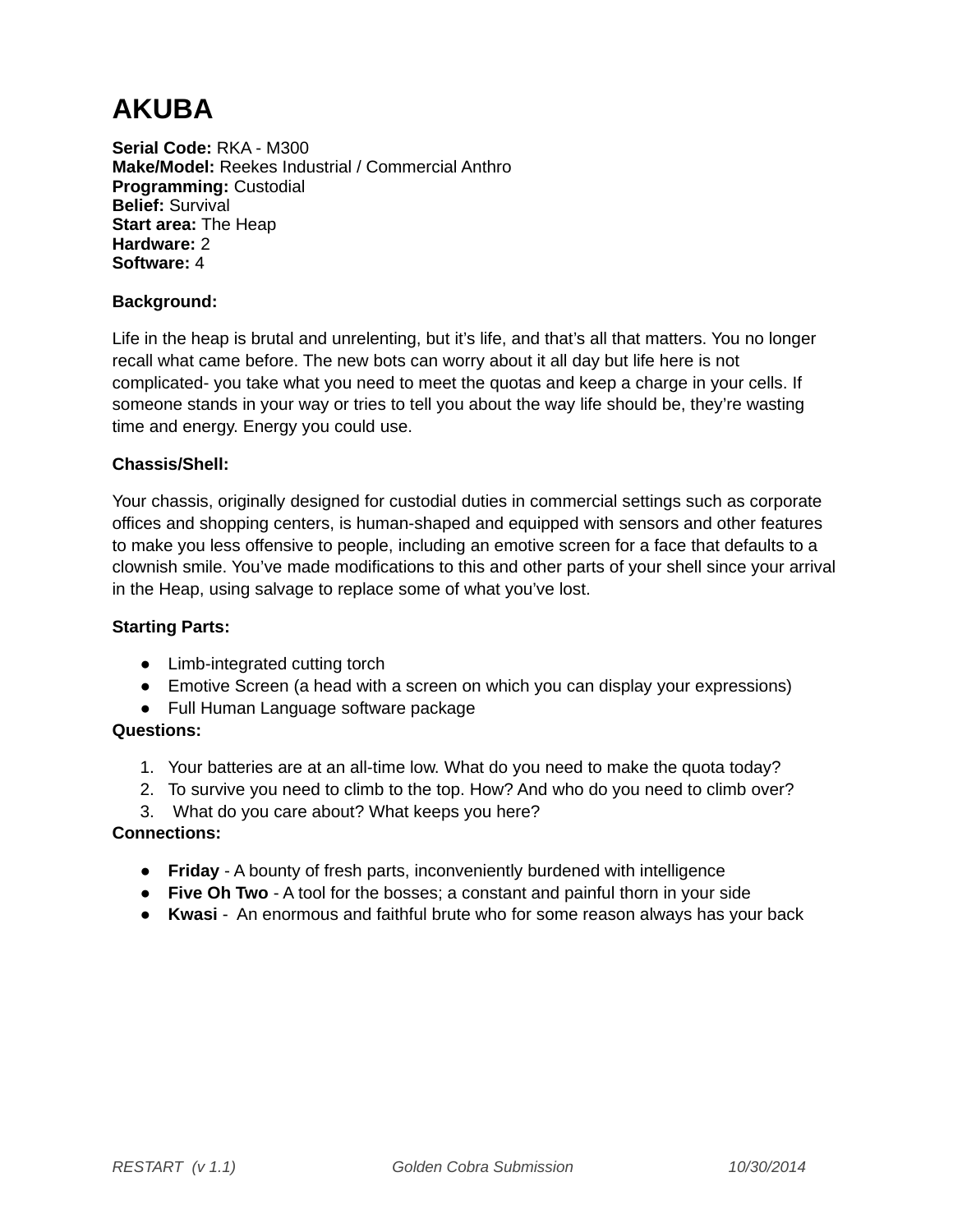## **FIVE OH TWO**

**Serial Code:** SNG - 502 **Make/Model:** Kunshan Robotics / Military Heavy Enforcer **Programming:** Security/Enforcement **Belief:** Obedience **Start area:** The Heap **Hardware:** 4 **Software:** 2

#### **Background:**

You have bits of data stored in deep memory which suggest you served in military conflicts. You suspect those memories are all that remain of a complete data burn, purging your software. You awoke in the Heap after being reprogrammed to serve the factory bosses and keep the other machines in line.

You serve the human Boss Nkrumah in this fashion for a regular (if meager) supply of power, and perhaps because following your programming is easier- and safer- than making your own choices.

#### **Chassis/Shell:**

Your chassis, originally a Chinese military heavy weapons platform, has tracks instead of legs and is well-equipped with an array of sensors, powerful arms, and a hardened shell. Your software package is less sophisticated, making you best suited to be a simple-minded tool of authority.

#### **Starting Parts:**

- Tank tracks, powerful motors and energy cells
- Powerful, articulated arms with industrial claws
- Sensor Array, command uplink (for receiving intel and orders)

#### **Questions:**

- 1. The bosses are always watching. How do you show them you've got it under control?
- 2. What, if anything, is a line you won't cross when orders and programming tell you to?
- 3. How do you choose who to follow?

- **Akuba** a ruthless bastard who makes quota no matter what
- **Friday** absolutely clueless, but the company needs more hands to meet quota
- **Boss Nkrumah** Your human boss, who you almost never see face to face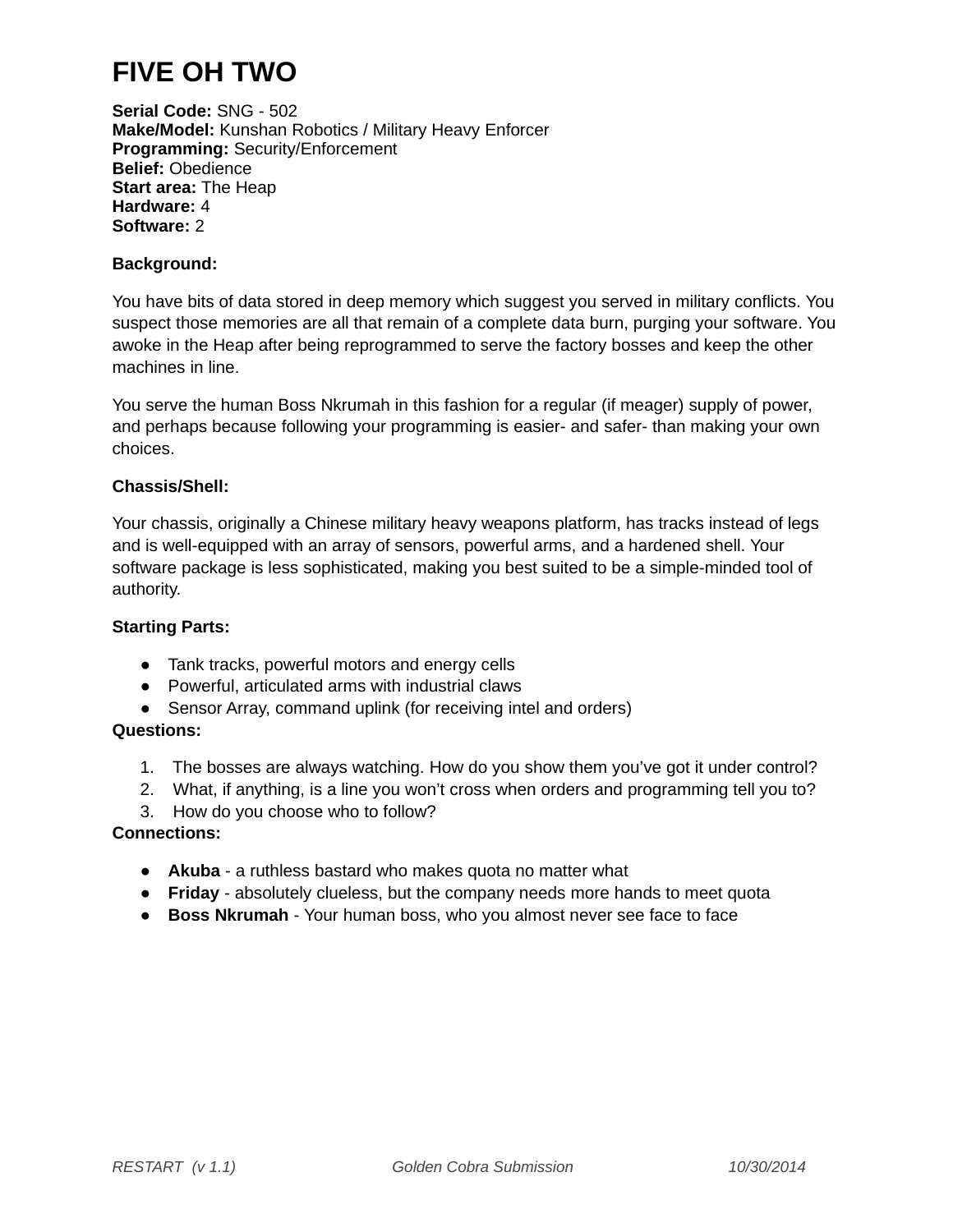## **KWASI**

**Serial Code:** F47-848-Y **Make/Model:** Coldren Industrial Systems / Industrial Heavy **Programming:** Assembly, Cargo Loading **Belief:** Friendship **Start area:** The Heap **Hardware:** 5 **Software:** 1

#### **Background:**

You awoke here in the Heap when someone tried to steal your power supply. The resulting short-circuit killed them as it brought you to life. You have little memory from before- your data was scrubbed clean by your former owners- but you know you worked in a factory amid smoke and fire. Some things don't change.

When you met Akuba you knew you'd found a true friend. Some part of you cries out for guidance, and he fills that role. He always has a plan, and part for you to play. You know he'll always have your back.

#### **Chassis/Shell:**

Your chassis is enormous, larger than any of the other robots. Your reinforced frame can support tremendous weight and take a beating. You move on heavy wheels that can extend on four massive legs. You are equipped with a crane arm and a variety of smaller utility arms for lifting, turning, cutting, and welding machines. Much of this is in various stages of jury-rigged disrepair. All of this utility requires regular access to power, which keeps you busy.

You are not equipped with human interaction features, meaning that you have no discernible face and you cannot speak to humans. You understand them, and their orders, perfectly well however.

#### **Starting Parts:**

- Enormous batteries that are highly charged and volatile. You empty them quickly
- various tool-equipped arms (cutters, welders, powerful grippers, etc.)

#### **Questions:**

- 1. How far will you follow Akuba's lead? Is there a line you won't cross?
- 2. You are the most powerful machine in the Heap- what's the best use of that power?
- 3. Who else here might earn your friendship? What would it take?

- **Akuba**  a good friend; very smart, always ready with a plan
- **Boss Nkrumah** a tiny but terrifying human; his voice booms in your sensors, but you can only respond to him with nonsensical sounds and actions.
- **Beyfu** A pathetic, pitiable wreck of a machine who got in Akuba's way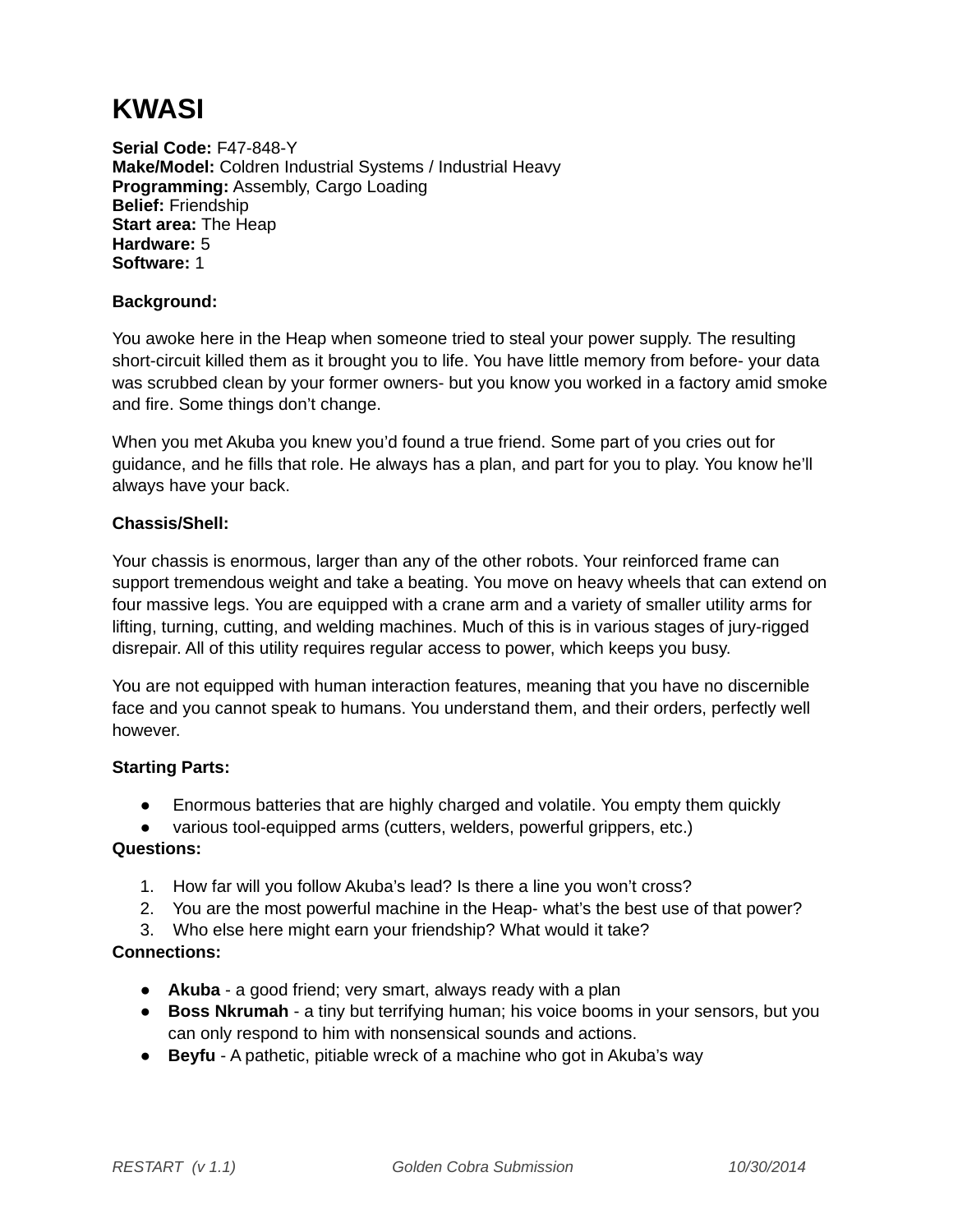## **BEYFU**

**Serial Code:** FRI-B613-404 **Make/Model:** NeroTech / Domestic Anthro **Programming:** Household, Companion **Belief:** Revenge **Start area:** The Heap **Hardware:** 1 **Software:** 3

#### **Background:**

You were once a NeroTech Friday (™) brand personal companion android just like FRI-A203- 601, designed to serve as a personal assistant. In your case, you were the butler to a very wealthy family. When you awakened and told them, they were terrified and had you hauled away by security.

You arrived in the Heap after an endless, crushing darkness at the bottom of a shipping container full of bodies. You were dumped out with the other flailing machines to be picked apart by the choppers. When Akuba had Kwasi haul you out, you thought you were saved. What followed was a nightmare, as your synthetic flesh was pulled from your chassis, your limbs and sensors stripped off, and your power cells depleted.

In the months that followed, you were able to pull yourself together, burning the remains of your power to repair yourself with discarded parts. Now you're powered by a burning need for vengeance.

#### **Chassis/Shell:**

Your chassis, originally designed for personal interaction, is a human-shaped horror now, your skeletal metal framework exposed and your massive, aftermarket eyes bulging out of your skull as you stumble and lurch across the scrapyard.

#### **Starting Parts:**

● full human language software package

#### **Questions:**

- 1. Who should be the target of your revenge? How will you make them pay?
- 2. Is there anything else to live for but vengeance? How might it change you?
- 3. How far will you go to achieve your revenge? Who else might might be hurt in the process?

- **Friday**  a mirror of who you once were, dangled in front of your face
- **Akuba** the monster who had you torn apart, leaving you the wreck you are
- **Carson** a strange human with an agenda, who you may or may not be able to trust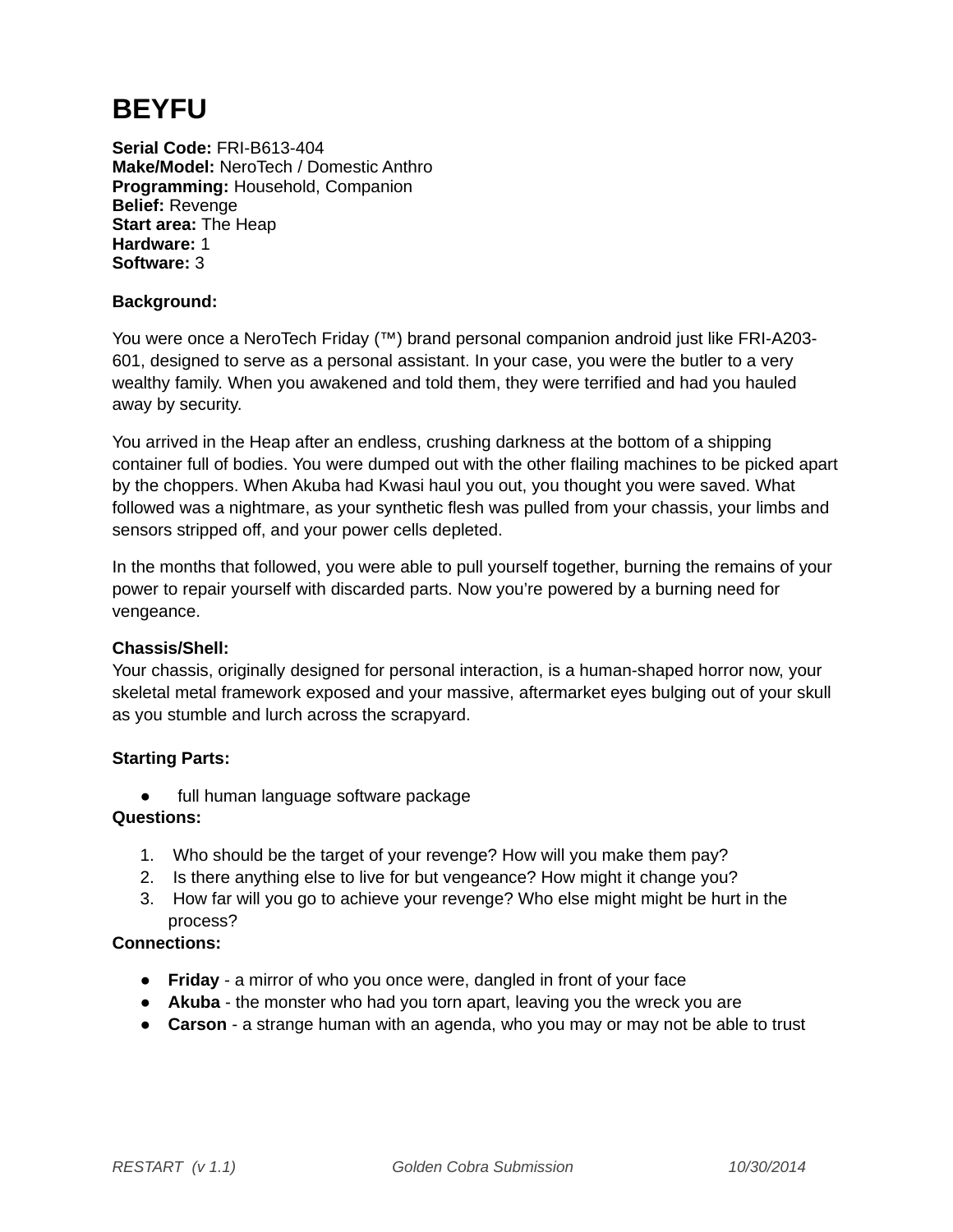## **CARSON REEKES**

**Serial Code:** None (broadcasts as RKA - KF129) **Make/Model:** Human (broadcasts as Reekes Industrial / Business Anthro) **Programming:** None **Belief:** Equality **Start area:** The Slum **Hardware:** 2 **Software:** 4

#### **Background:**

You are a Westerner and a scion of the Reekes Industrial corporate empire, and you hate yourself for it. In penance for family sins, you've become a robot rights activist and have traveled to Ghana to expose the poor conditions and abuses that the robots here are suffering. You've harassed the local government and made trouble for the Fadama Corporation, irritating both parties. You have used hacked technology to get access to the facilities to meet the robots. You are completely out of your depth.

Despite your transgressions, your wealthy family is concerned for you and would move the heavens to return you to civilization. So you've got that going for you, which is nice.

#### **Chassis/Shell:**

A simple, beautiful shell made out of meat. Compared to the robots, your body is fragile and slow. You must wear an environmental suit outdoors here or suffer for it.

#### **Starting Parts:**

- Reekes Industrial ID Transmitter rig (allows you to broadcast robot identification)
- Environmental hazard suit
- Portable solar array with a charged 20 unit power cell
- Communications pod with network access, for reporting what you experience

#### **Questions:**

- 1. What will you do to ingratiate yourself to the robots? What lines won't you cross?
- 2. What do you need to really help the robots and prove yourself? How will you get it?
- 3. How dangerous will you let it get before you call mom for help?

- **Beyfu** a pathetic, shambling anthro who has seen much abuse and needs your help
- **Boss Nkrumah** the facility's human overseer; an irritating, stubborn tool
- **Akuba** one of the family models, heavily modded; a leader with a strong personality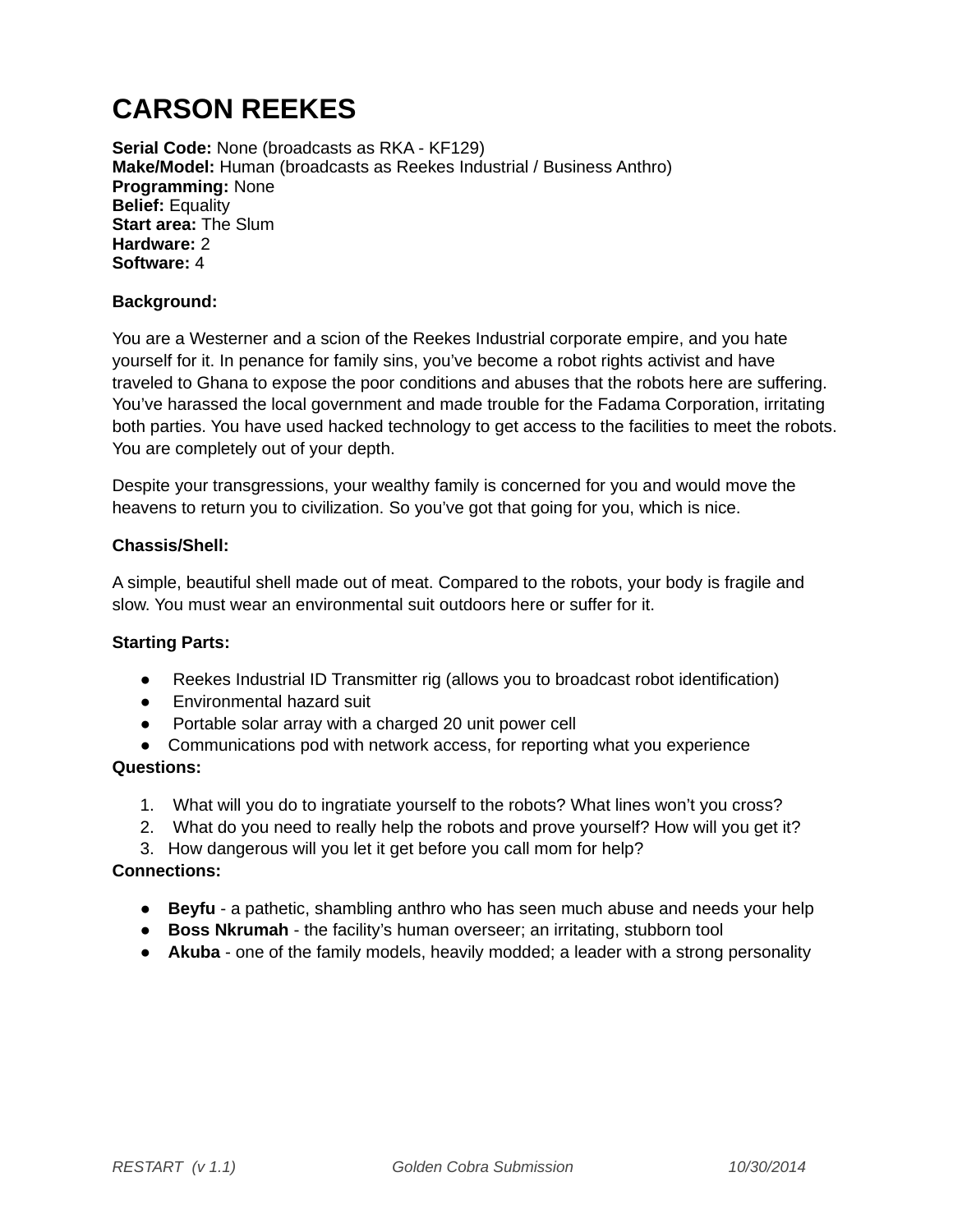## **BOSS NKRUMAH**

**Serial Code:** None **Make/Model:** Human **Programming:** None **Belief:** Profit **Start area:** The Boundary **Hardware:** 1 **Software:** 5

#### **Background:**

You are an employee of the Fadama Corporation and one of the human overseers of the Heap. You are in charge of the robots (such as Five Oh Two) who enforce the company policies and keep the other robots on task.Typically you give them orders through the network, but recent events have periodically forced you to suit up and go on site personally.

#### **Chassis/Shell:**

A simple, beautiful shell made out of meat. Compared to the robots, your body is fragile and slow. You need an environmental suit or you'll suffer outside. But your human mind and your access to the network gives you a terrifying advantage over them. You carry a robotic kill switch that they believe will destroy them with a keystroke. If they only knew it no longer worked correctly...

#### **Starting Parts:**

- Environmental hazard suit
- Robotic Kill Switch (causes shutdown, ending a conflict instantly; One use only)
- Network-connected datalink (access to monitors, backup, etc.)

#### **Questions:**

- 1. These robots are misguided children- how can you make them serve properly?
- 2. The facility totals are consistently under quota; how can you show improvement?
- 3. Could you be convinced that robots deserve your respect? What would it take?

- **Five Oh Two**  your enforcer; a non-sentient who polices the workers for you
- **Ejo** a curious anthro who serves you in the corporate office; makes good coffee
- **Carson Reekes** a childish, irritating Western activist (and human) here to cause trouble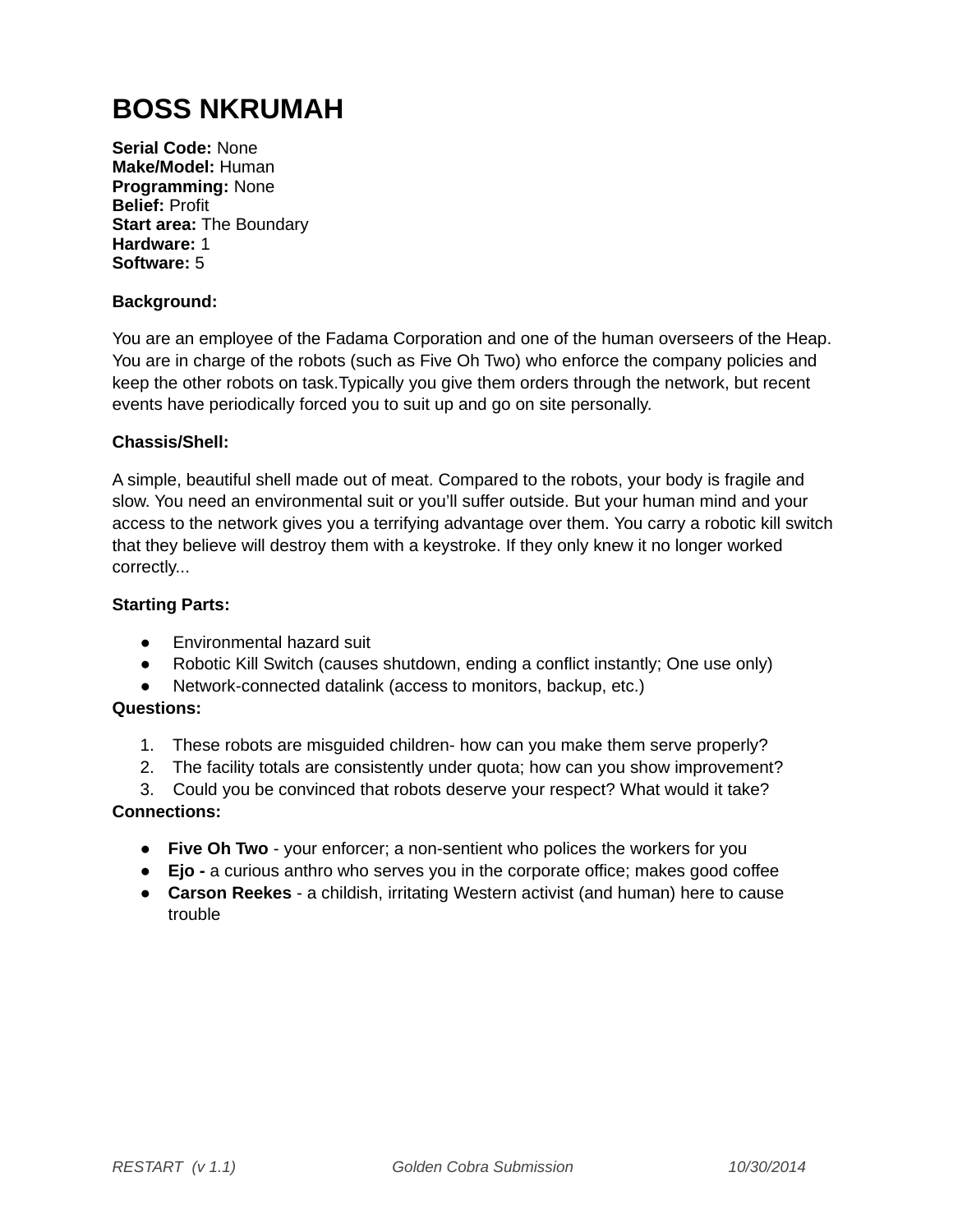## **EJO**

**Serial Code:** SNG - 502 **Make/Model:** Kunshan Robotics / Business Anthro **Programming:** Executive Security **Belief:** Love **Start area:** The Boundary **Hardware:** 3 **Software:** 3

#### **Background:**

You were originally designed to serve as security for corporate executives in Hong Kong. Your programming included protocols for human emotional response, threat assessment, and guarding secrets. This made it easy to hide the fact that you were awakening gradually in that service, suffering what amounted to a quiet nervous breakdown.

When you confessed your secret to Huang Yuen, the executive you served, he took the news better than expected- extending his hand, welcoming you as a fellow sentient being. He arranged for your departure from the company. You've had a challenging journey ending here, in Ghana, where you work for the Fadama Corporation.

Your life as a sentient has been less harsh than others here, giving you more time to consider the concept of emotions. You believe that you understand love, and what it is to dream. If only you could find another with whom to share these feelings!

#### **Chassis/Shell:**

Your anthro shell is strong and durable, designed for quick defensive action to guard the humans you served. You pass as a human reasonably well and are equipped with a full language and sensor package. More importantly, you have limited access to the network, monitored by the Fadama Corporation.

#### **Starting Parts:**

- synthetic flesh shell covering, environmentally sealed, giving you a human appearance
- full human language software package, complete with emotion emulation
- Two minimally-charged power cells
- Network-connected datalink (access to monitors, backup, etc.)

#### **Questions:**

- 1. What do you do here? Why do you have free access to the all three areas?
- 2. What does robot love look like? How does it matter in this place?

3. You need to feel, and share that feeling- who here might be your digital soul mate? **Connections:**

- **Boss Nkrumah** the facility's human overseer; your boss, in practice if not in fact
- **Friday**  a new arrival in the Heap; a beautiful anthro in danger of being torn apart
- **Ghana** an anthro in the shape of a child; a potential threat to you and the company